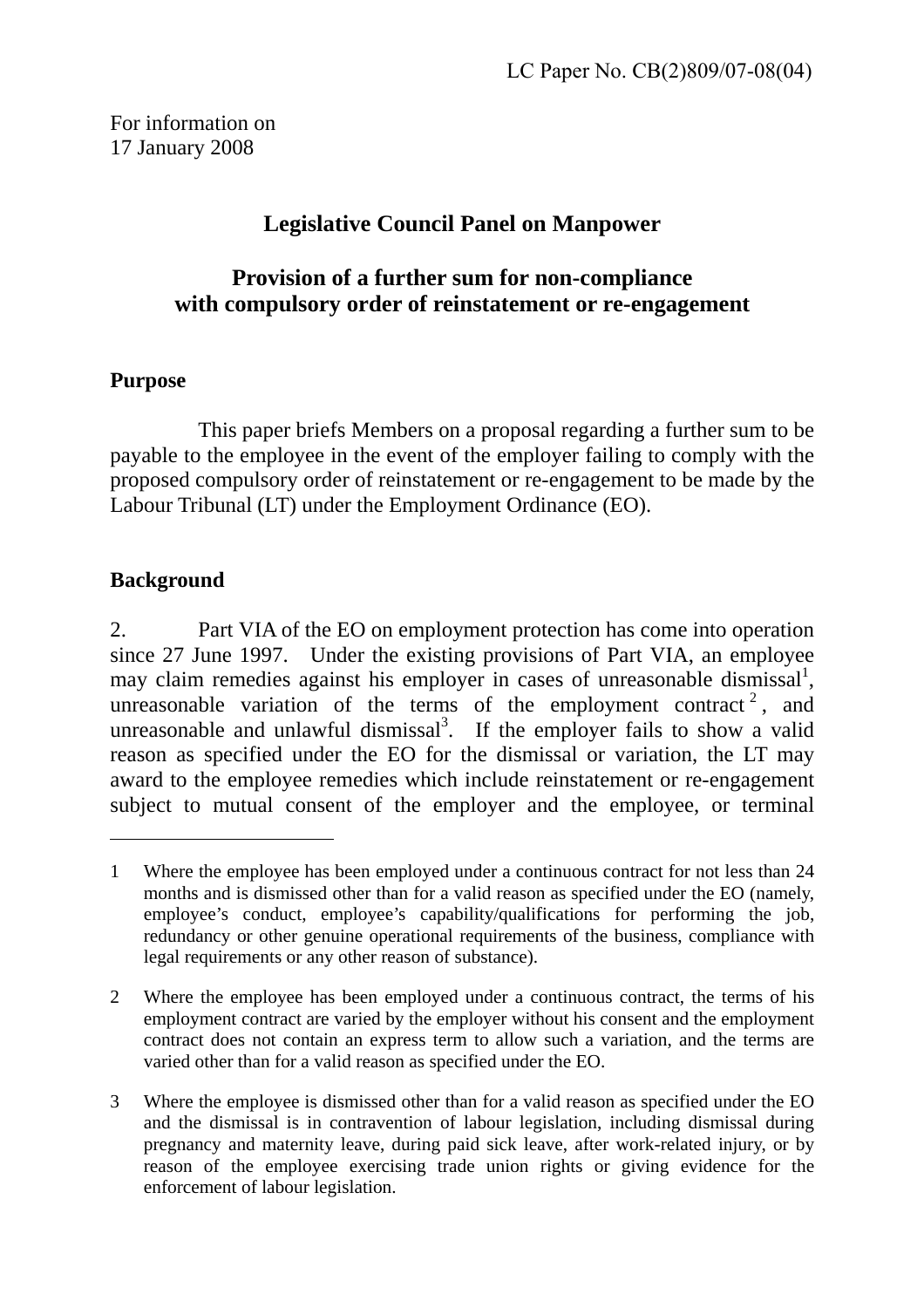payments<sup>[4](#page-1-0)</sup>. In cases of unreasonable and unlawful dismissal, the LT may also make an award of compensation of up to \$150,000 if no order of reinstatement or re-engagement is made. In making an order of reinstatement or re-engagement subject to mutual consent, the LT shall specify the terms on which reinstatement/re-engagement is to take place, including the amount of terminal payments and compensation (for unreasonable and unlawful dismissal) payable by the employer if he fails to comply with the order.

3. The Labour Department (LD) conducted a review of the reinstatement/re-engagement provisions in 1999 and came up with a proposal to amend the provisions to the effect that where an employee has been found to have been unreasonably and unlawfully dismissed and he makes a claim for reinstatement or re-engagement, the LT may, without securing the agreement of the employer, make an order of reinstatement or re-engagement if the LT considers such an order appropriate and reasonably practicable. In determining whether to make the order, the LT may request the LD to submit a report on the circumstances of the case as agreed by the employer and the employee.

#### **Provision of a further sum for non-compliance with compulsory order**

4. In drafting the amendment bill on the proposal, we have found it necessary to include a provision of a further sum to be payable to the employee in case the employer fails to comply with the proposed compulsory order of reinstatement or re-engagement. Without such a provision, the terms of the compulsory order will be no different from those of an order made by the LT with the consent of the employer under the existing provisions, namely, the employee will only be entitled to terminal payments and compensation as specified in the order in the event of non-compliance by the employer.

<span id="page-1-0"></span>4 Terminal payments refer to:

 $\overline{a}$ 

<sup>(</sup>a) the statutory entitlements under the EO which the employee is entitled to but has not yet been paid upon termination of employment and other payments due to the employee under his contract of employment; and

<sup>(</sup>b) those statutory entitlements for which the employee has not yet attained the minimum qualifying length of service but which the employee might reasonably be expected to be entitled to upon termination of employment had he been allowed to continue with his original employment or original terms of the contract of employment. In such cases, terminal payments shall be calculated according to the employee's actual length of service.